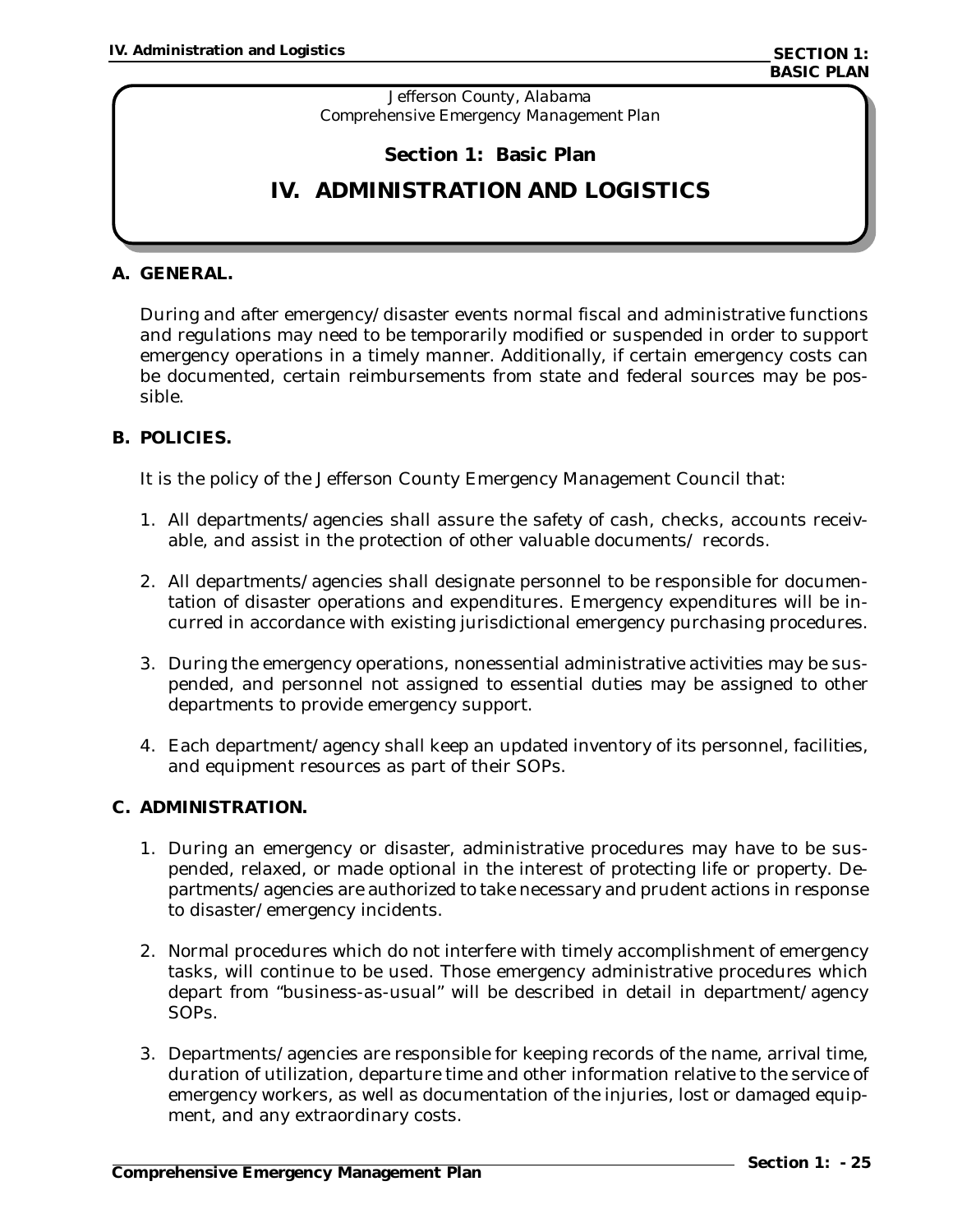# **BASIC PLAN**

# **D. FISCAL.**

- 1. Local government purchasing personnel shall facilitate the acquisition of all supplies, equipment, and services necessary to support the emergency response actions of departments/agencies.
- 2. A complete and accurate record of all purchases, a complete record of all properties commandeered to save lives and property, and an inventory of all supplies and equipment purchased in support of the emergency response shall be maintained.
- 3. Though certain formal procedures may be waived, this in no way lessens the requirement for sound financial management and accountability. Departments/agencies will identify personnel to be responsible for documentation of disaster costs and utilize existing administrative methods to keep accurate records separating disaster operational expenditures from day-to-day expenditures. Documentation will include: Logs, formal records and file copies of all expenditures, receipts, personnel time sheets.
- 4. A separate Emergency Operations Center (EOC) "Finance Section" may be formed to handle the monetary and financial functions during large emergencies, disasters. See the Jefferson County EMA EOC Position Checklists Manual for details.
- 5. Jurisdictions may qualify for reimbursement of certain emergency costs from state and federal disaster recovery programs. Jurisdictions may also collect damages from its insurance carriers. Successful documentation of expenditures will maximize the reimbursements and assistance that jurisdictions within Jefferson County and its citizens will receive. All departments/agencies are expected to include requirements for emergency fiscal record keeping in their SOPs.

# **E. LOGISTICS.**

- 1. Departments/agencies responding to emergencies and disasters will first use their available resources. When this plan is implemented, the EOC Logistics Section becomes the focal point for procurement, distribution and replacement of personnel, equipment and supplies. The Logistics Section will also provide services and equipment maintenance beyond the integral capabilities of elements of the emergency organization. Scarce resources will be allocated according to established priorities and objectives of the EOC.
- 2. Logistics will be needed to support the field operations, the EOC operations, and disaster victims.
- 3. All departments/agencies are expected to maintain an inventory of all nonconsumable items, to include their disposition after the conclusion of the emergency proclamation. Items that are not accounted for, or that are placed in local government inventory as an asset will not be eligible for reimbursement.

# **F. INSURANCE.**

Local governments, agencies shall maintain insurances for property, workers compensation, general and automotive liability. Insurance coverage information will be required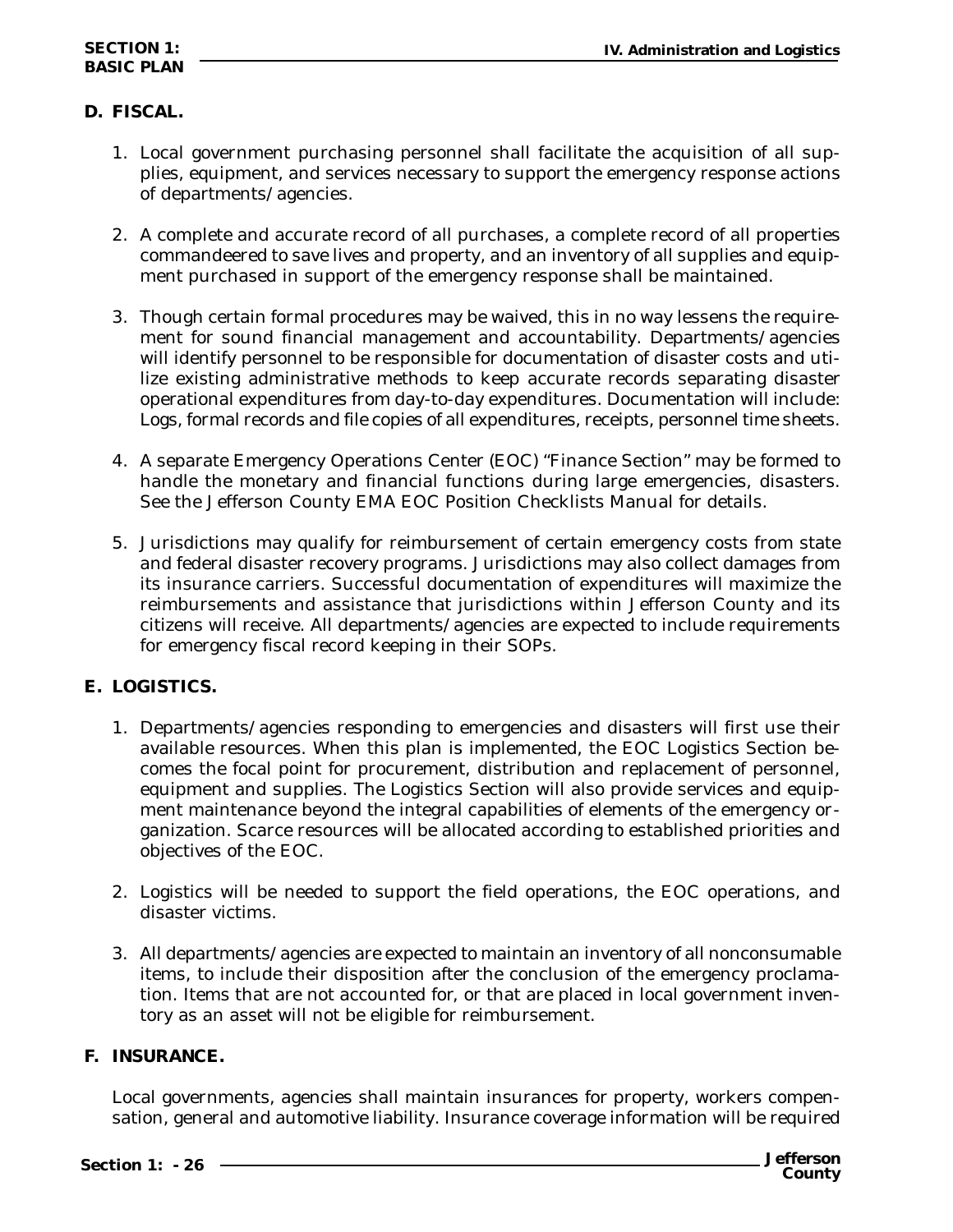by the federal government in the post disaster phase as per 44 CFR "subpart i". Information on insurance needs to be available following a disaster.

Further, all local jurisdictions and departments are responsible to maintain adequate levels of insurance.